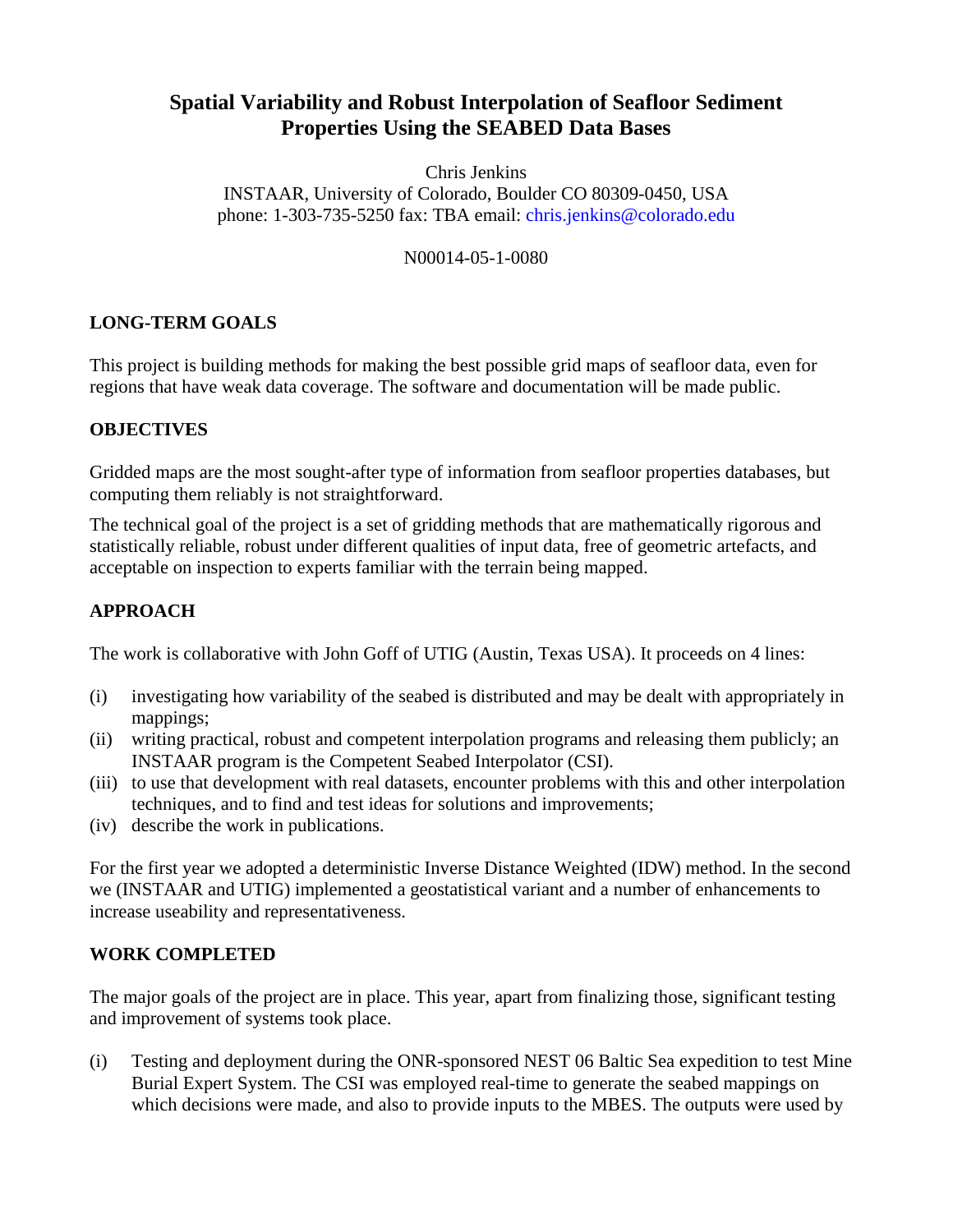| <b>Report Documentation Page</b>                                                                                                                                                                                                                                                                                                                                                                                                                                                                                                                                                                                                                                                                                                                                                                                                                                   |                             |                              |                                                     | Form Approved<br>OMB No. 0704-0188                 |                                    |  |
|--------------------------------------------------------------------------------------------------------------------------------------------------------------------------------------------------------------------------------------------------------------------------------------------------------------------------------------------------------------------------------------------------------------------------------------------------------------------------------------------------------------------------------------------------------------------------------------------------------------------------------------------------------------------------------------------------------------------------------------------------------------------------------------------------------------------------------------------------------------------|-----------------------------|------------------------------|-----------------------------------------------------|----------------------------------------------------|------------------------------------|--|
| Public reporting burden for the collection of information is estimated to average 1 hour per response, including the time for reviewing instructions, searching existing data sources, gathering and<br>maintaining the data needed, and completing and reviewing the collection of information. Send comments regarding this burden estimate or any other aspect of this collection of information,<br>including suggestions for reducing this burden, to Washington Headquarters Services, Directorate for Information Operations and Reports, 1215 Jefferson Davis Highway, Suite 1204, Arlington<br>VA 22202-4302. Respondents should be aware that notwithstanding any other provision of law, no person shall be subject to a penalty for failing to comply with a collection of information if it<br>does not display a currently valid OMB control number. |                             |                              |                                                     |                                                    |                                    |  |
| <b>1. REPORT DATE</b><br>2006                                                                                                                                                                                                                                                                                                                                                                                                                                                                                                                                                                                                                                                                                                                                                                                                                                      | 2. REPORT TYPE              |                              | <b>3. DATES COVERED</b><br>00-00-2006 to 00-00-2006 |                                                    |                                    |  |
| <b>4. TITLE AND SUBTITLE</b>                                                                                                                                                                                                                                                                                                                                                                                                                                                                                                                                                                                                                                                                                                                                                                                                                                       |                             |                              |                                                     | 5a. CONTRACT NUMBER                                |                                    |  |
| <b>Spatial Variability and Robust Interpolation of Seafloor Sediment</b><br><b>Properties Using the SEABED Data Bases</b>                                                                                                                                                                                                                                                                                                                                                                                                                                                                                                                                                                                                                                                                                                                                          |                             |                              |                                                     | <b>5b. GRANT NUMBER</b>                            |                                    |  |
|                                                                                                                                                                                                                                                                                                                                                                                                                                                                                                                                                                                                                                                                                                                                                                                                                                                                    |                             |                              |                                                     | 5c. PROGRAM ELEMENT NUMBER                         |                                    |  |
| 6. AUTHOR(S)                                                                                                                                                                                                                                                                                                                                                                                                                                                                                                                                                                                                                                                                                                                                                                                                                                                       |                             |                              |                                                     | <b>5d. PROJECT NUMBER</b>                          |                                    |  |
|                                                                                                                                                                                                                                                                                                                                                                                                                                                                                                                                                                                                                                                                                                                                                                                                                                                                    |                             |                              |                                                     | <b>5e. TASK NUMBER</b>                             |                                    |  |
|                                                                                                                                                                                                                                                                                                                                                                                                                                                                                                                                                                                                                                                                                                                                                                                                                                                                    |                             |                              |                                                     | <b>5f. WORK UNIT NUMBER</b>                        |                                    |  |
| 7. PERFORMING ORGANIZATION NAME(S) AND ADDRESS(ES)<br>University of Colorado, INSTAAR, Boulder, CO, 80309-0450                                                                                                                                                                                                                                                                                                                                                                                                                                                                                                                                                                                                                                                                                                                                                     |                             |                              |                                                     | 8. PERFORMING ORGANIZATION<br><b>REPORT NUMBER</b> |                                    |  |
| 9. SPONSORING/MONITORING AGENCY NAME(S) AND ADDRESS(ES)                                                                                                                                                                                                                                                                                                                                                                                                                                                                                                                                                                                                                                                                                                                                                                                                            |                             |                              |                                                     | 10. SPONSOR/MONITOR'S<br>ACRONYM(S)                |                                    |  |
|                                                                                                                                                                                                                                                                                                                                                                                                                                                                                                                                                                                                                                                                                                                                                                                                                                                                    |                             |                              |                                                     | 11. SPONSOR/MONITOR'S REPORT<br>NUMBER(S)          |                                    |  |
| 12. DISTRIBUTION/AVAILABILITY STATEMENT<br>Approved for public release; distribution unlimited                                                                                                                                                                                                                                                                                                                                                                                                                                                                                                                                                                                                                                                                                                                                                                     |                             |                              |                                                     |                                                    |                                    |  |
| <b>13. SUPPLEMENTARY NOTES</b>                                                                                                                                                                                                                                                                                                                                                                                                                                                                                                                                                                                                                                                                                                                                                                                                                                     |                             |                              |                                                     |                                                    |                                    |  |
| 14. ABSTRACT                                                                                                                                                                                                                                                                                                                                                                                                                                                                                                                                                                                                                                                                                                                                                                                                                                                       |                             |                              |                                                     |                                                    |                                    |  |
| <b>15. SUBJECT TERMS</b>                                                                                                                                                                                                                                                                                                                                                                                                                                                                                                                                                                                                                                                                                                                                                                                                                                           |                             |                              |                                                     |                                                    |                                    |  |
| <b>16. SECURITY CLASSIFICATION OF:</b><br><b>17. LIMITATION</b><br>OF ABSTRACT                                                                                                                                                                                                                                                                                                                                                                                                                                                                                                                                                                                                                                                                                                                                                                                     |                             |                              |                                                     | 18. NUMBER<br>OF PAGES                             | 19a. NAME OF<br><b>RESPONSIBLE</b> |  |
| a. REPORT<br>unclassified                                                                                                                                                                                                                                                                                                                                                                                                                                                                                                                                                                                                                                                                                                                                                                                                                                          | b. ABSTRACT<br>unclassified | c. THIS PAGE<br>unclassified | Same as<br><b>Report</b><br>(SAR)                   | 5                                                  | <b>PERSON</b>                      |  |

**Standard Form 298 (Rev. 8-98)**<br>Prescribed by ANSI Std Z39-18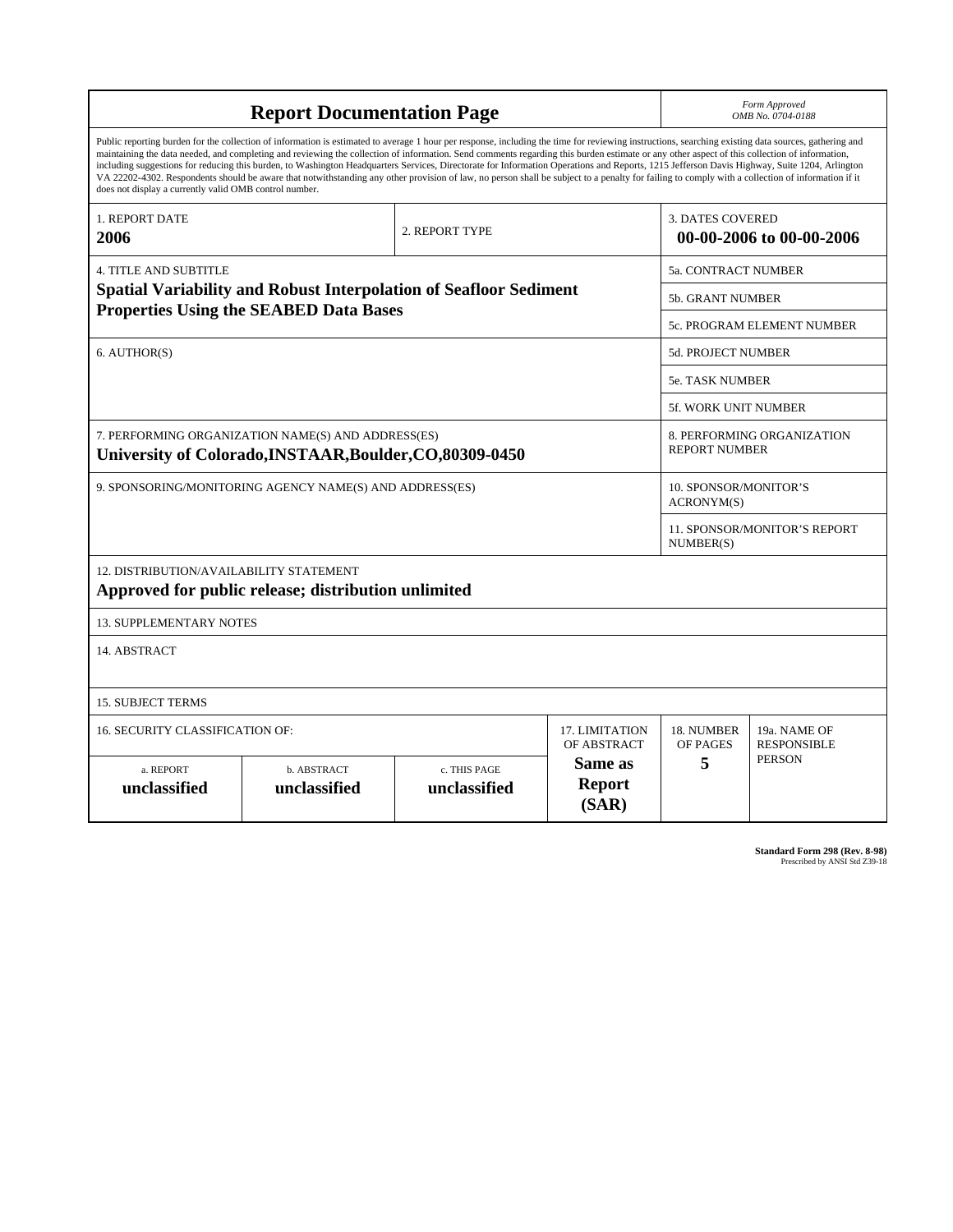researchers from NURC, FWG, JHU APL, EGUERMIN, DSTO, and others. The Cruise Report is completed (FWG Technical Report) and a section on the at-sea live GIS operations was included in the data DVD (mid 2006 issue).

- (ii) Provision of large amounts of data to UTIG for use with the Resampler (now completed, see papers).
- (iii) We focussed on the very important issue of seabed representativeness, especially between sampleable sediment areas, and rock areas which are traditionally mapped geophysically. In ONR terms, we are therefore focussed on problems of Sensor Data Fusion. Software to do the fusion at navigational and attribute levels of data is finalized, with a describing paper. This work was done in concert with a Fisheries hard substrate project, northern Gulf of Mexico.
- (iv) Project to merge Mine Burial Experimental Data from FWG (Germany) probably the largest such set worldwide – with the uncertainty-conveying griddings of the CSI, to produce Mine Impact Burial risk maps. To maximize technical adaptability we are doing this in Geographic Information Systems (GIS). The work is well advanced, one paper published and another prepared.



[The first graphic shows the km-scale patchiness of the seafloor mud contents over an area of 80km. The second shows the standard deviation of the data on mud contents over the same area.

*Figure 1. A 500m resolution CSI competent gridding of sediment data, in the NEST06 experiment zones of the SW Baltic Sea: (a) bottom mud %, (b) the grid uncertainties in same units. Here the sand-mud transition coincides with annual maximum wavebase depth (~25m) and the highest seabed sediment uncertainties follow that transition zone.*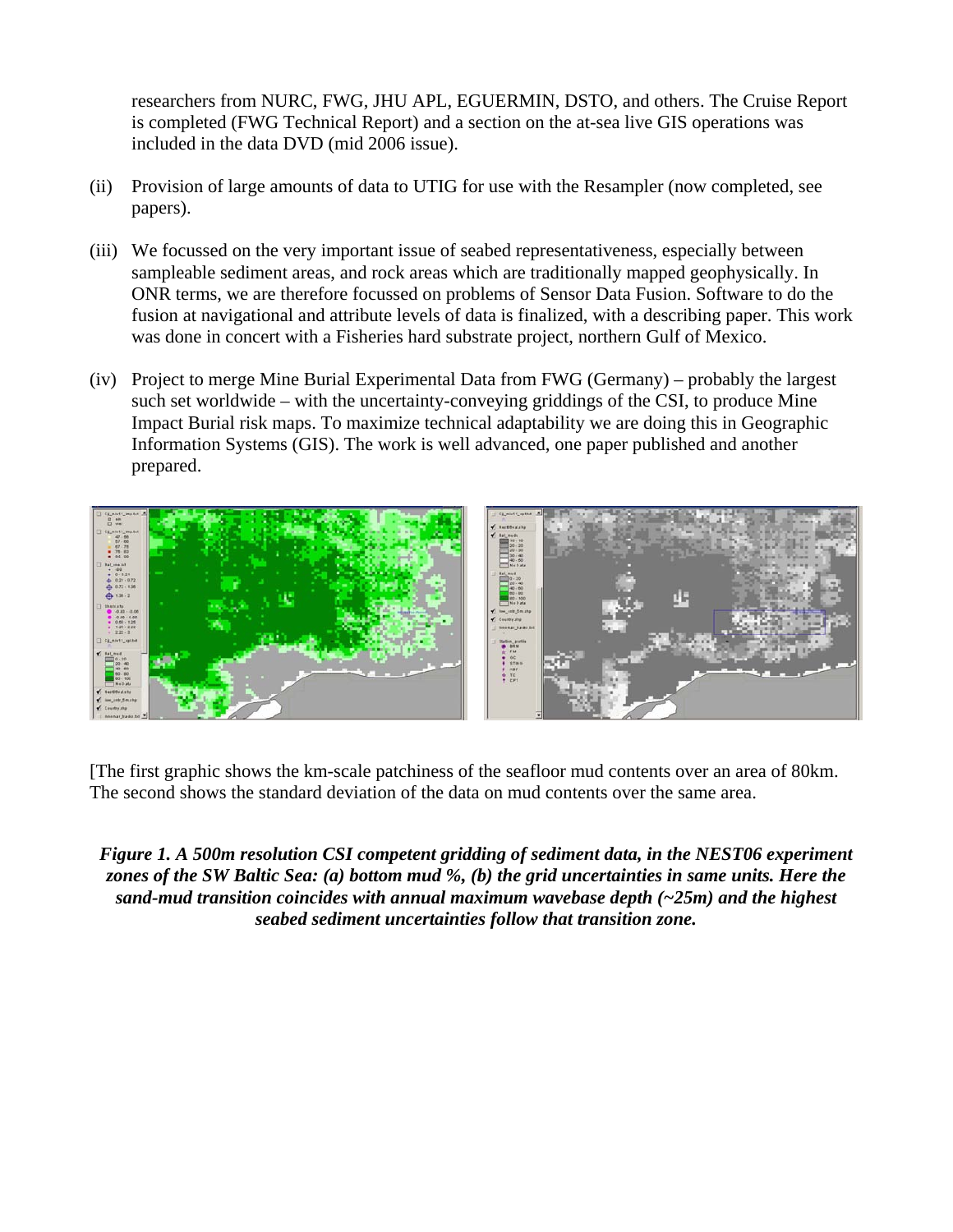

[The first graphic shows some small scattered patches of hard substrate amongst many sediment sample sites. The second shows those plus the wide hard-ground areas of Pulley Ridge and the submerged Florida Keys. ]

*Figure 2. The importance of merging sampled sediment data and geophysically mapped rock areas data: (a) seafloor hard substrates mapped using sample, photo, submersible, & diver datasets; (b) mapped with the addition of merged geophysical data. dbSEABED is the best data coverage available, but still must use the geophysical data in oredr to capture major seabed features. The data fusion program was written under this project.* 

### **RESULTS**

- (i) NEST 06 deployment. The system worked as planned, but a public user-friendly release with documentation is required for wider acceptance.
- (ii) Software sections completed with paper drafts finalized:
	- a. "Merging Point-Sample and Polygon-Feature Datasets for Regional Scale Mappings of Seabed Substrates" to merge rock geophysical datsets with the sediment sample information.
	- b."CoreNavigator: Visualize, Browse and Serve Marine Sediment Cores in 3D" implementation of core-stratigraphic visualization techniques, taking into account uncertainty issues in typical downcore data.
	- c. "A Competent Interpolator of Marine Substrates Data" describing the CSI, submitted April 2006, still in review at MarineGeology.
- (iii) Outputs of the Competent Interpolator have been used in a variety of projects, namely fisheries habitat and inputs to numerical models. For the latter (and also often, navy) complete seabed coverage is required, and a method of merging CSI and Natural Neighbour grids has been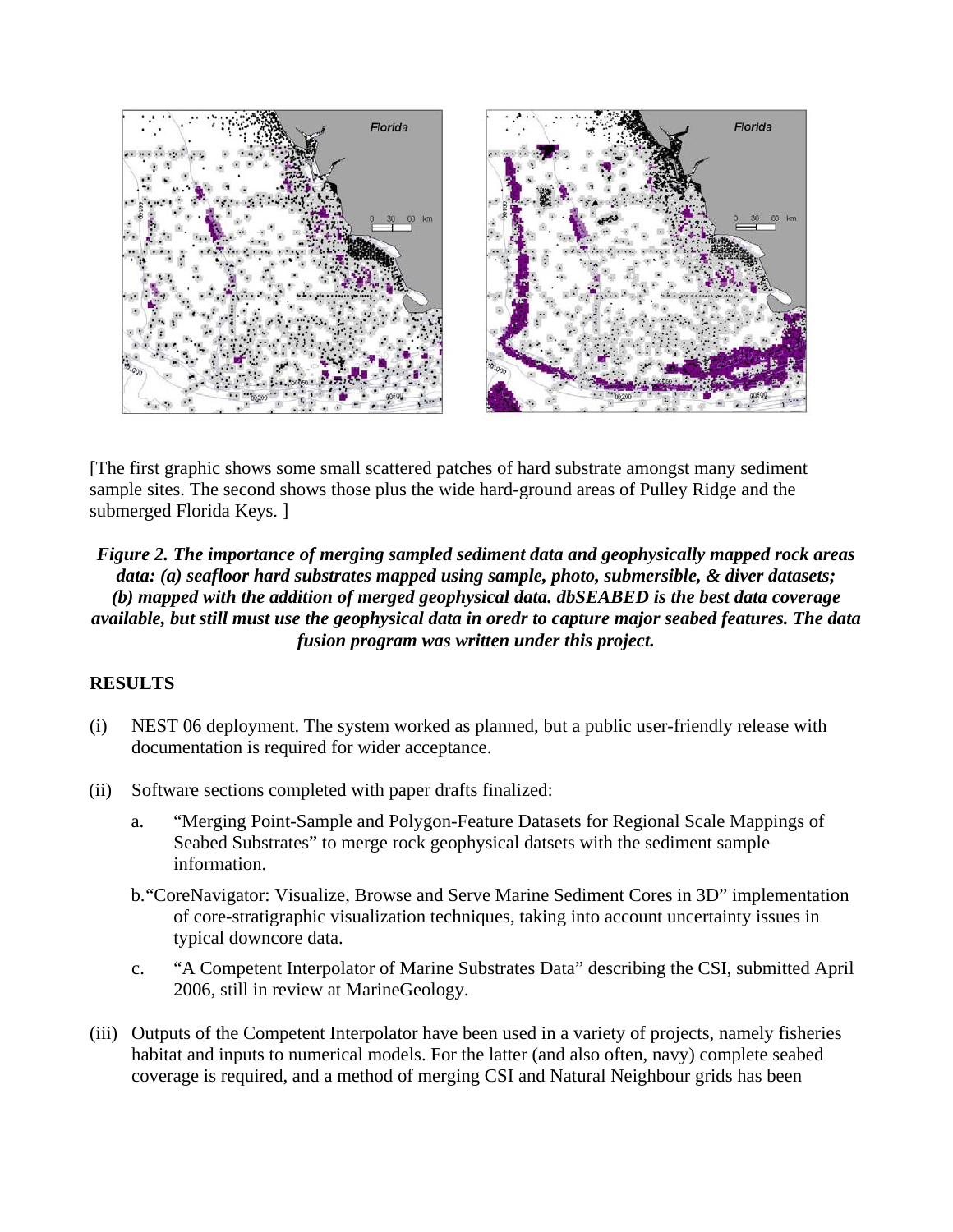developed to meet that need. In areas beyond the CSI outputs however, uncertainties are marked 'complete'.

## **IMPACT/APPLICATIONS**

There is a high level of demand for gridded maps from seabed databases like dbSEABED. This project is having a significant impact on the reliability of inputs to coastal and sediment transport models, global change models, habitat mapping and analysis, and acoustic propagation studies. That is in evidence in projects the CSI is already applied to. The impact is enhanced by the quantity of data in the accompanying dbSEABED group, including the now public, large, and national-scale usSEABED datasets from USGS.

### **TRANSITIONS**

Throughout the work we have had close cooperation with the US Geologcal Survey (USGS; Coastal Marine Geology Group Woods Hole, St Petersburg and Santa Cruz), Forschungsanstalt der Bundeswehr fuer Wasserschall und Geophysik (FWG; Kiel, Germany), and various users of the grids as mentioned above. The interpolator will be standard within dbSEABED group, but a version will be released open source by INSTAAR for others to consider using on other datasets, using a web public facility. A design of delivery web page and of the program uptake of customer input data tables has been devised.

### **RELATED PROJECTS**

UTIG (Austin, TX USA) collaborator, is investigating geostatistical noise-suppression and interpolation using the data and ideas of this program. CSIRO (WA AUSTRALIA) is applying gridded results to forward modeling of the seabed under Global Change with consequences for the insurance industry and maintenance of subsea pipelines, etc. The German Navy (GERMANY) is assessing methods of bringing the grids into Electronic Charting Display and Information Systems (ECDIS). USGS (MA USA), Univ New Orleans (LA USA), Florida Fisheries Wildlife Commission (FL USA), and the 5-states' Gulf States Marine Fisheries Commission (GSMFC, MS USA) have been Beta and end-users, employing the dbSEABED routines to produce gridded maps of various US EEZ regions.

### **PUBLICATIONS** (All published)

### **Papers**

- Goff, J.A., Jenkins, C.J. & Calder, B. 2006. Maximum likelihood resampling of noisy, spatially correlated data. *Geochemistry, Geophysics, Geosystems, 7(8), Q08003, doi:10.1029/2006GC001297, ISSN: 1525-2027.*
- Wever, T.F. & Jenkins, C.J. 2006. Mine Burial Prediction Based On Doctrines Applied To Sediment Data Bases. *Underw. Defence Technol. Europe 2006*, Sess. 10C.1.

Jenkins, C., Flocks, J. & Kulp, K. 2006. Integration of the Stratigraphic Aspects of very large Seafloor Databases using Information Processing. *Geological Society Special Publns 267.*